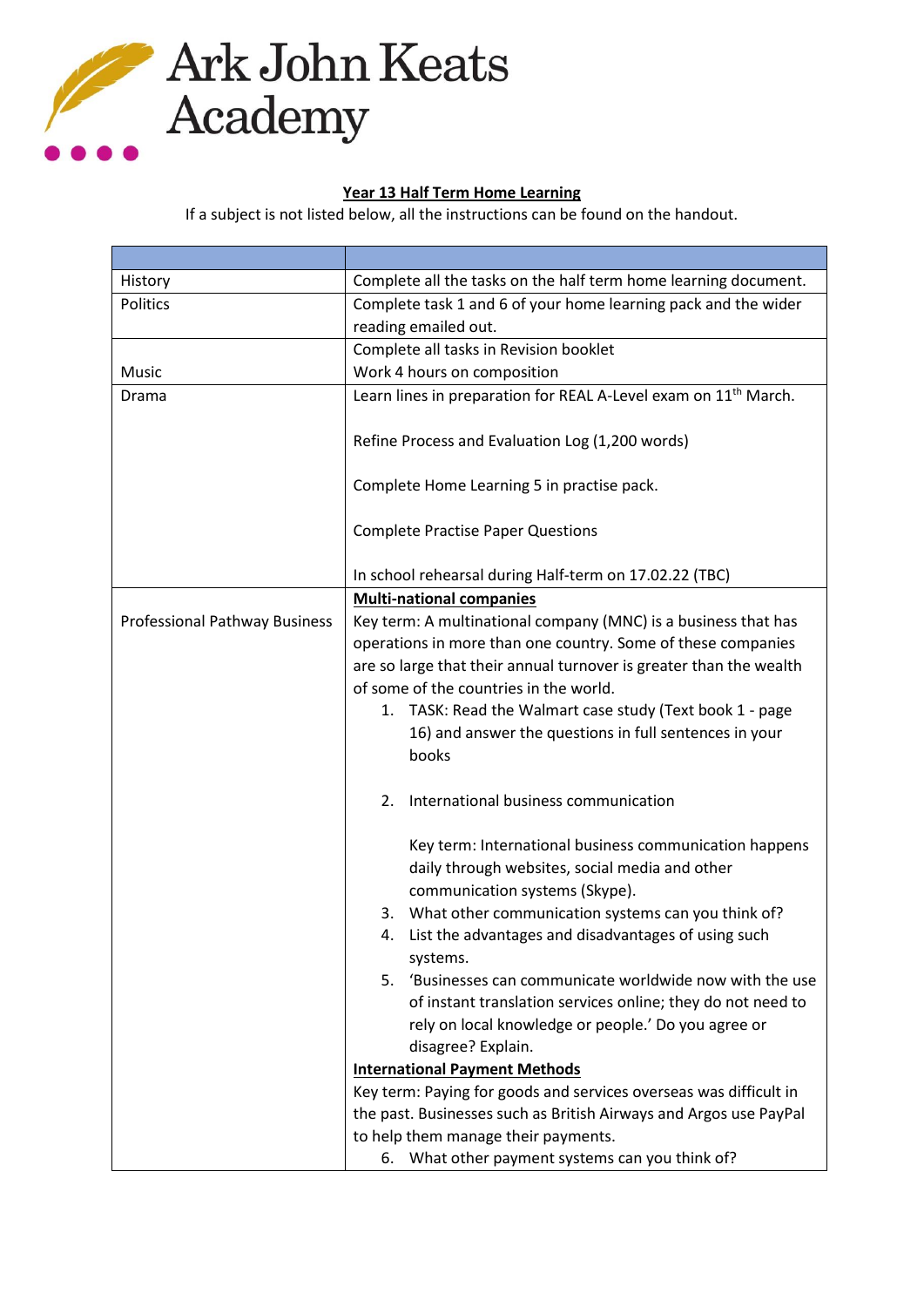|                          | 7. List the advantages and disadvantages of using such<br>systems.<br>8. Activity: Read the 'PayPal' case study on page 17 of text<br>book 2 and answer the questions.<br>Globalisation<br>1. Provide an explanation, in your own words, on the<br>different features of globalisation<br>2. Provide at least one advantage and one disadvantage of<br>each of the globalisation features |
|--------------------------|-------------------------------------------------------------------------------------------------------------------------------------------------------------------------------------------------------------------------------------------------------------------------------------------------------------------------------------------------------------------------------------------|
|                          |                                                                                                                                                                                                                                                                                                                                                                                           |
| <b>Religious Studies</b> | From Mr Horsley:<br>. Revise all Philosophy topics and our Christianity topics<br>•Three essays:<br>• Examine Christian approaches to non-traditional relationships.<br>$[10]$<br>• "Religious language is meaningful, but is neither analytic nor<br>synthetic." [15]<br>• "Christian beliefs about life after death are reasonable." [25]<br>• Finish Descartes summary sheet           |
| English Literature       | Complete at least 1 timed practice question for each part of<br>$\bullet$<br>the exam using the practice questions<br>Revise key Hamlet and Faustus knowledge using knowledge<br>$\bullet$<br>organiser (email Mr Moyser if you need a spare copy)<br>Second draft of coursework.<br>٠<br>Finish re-reading either Wuthering Heights or Mrs Dalloway (if<br>you have not already)         |
| <b>PSYCHOLOGY</b>        | <b>QUESTION BANKS:</b><br>Complete all exam practice questions [revised] -<br><b>PAPER 1:</b><br>Social Influence<br>1.<br>2.<br>Memory<br>Attachment<br>3.<br>Psychopathology<br>4.<br>[Paper 2 and 3 to be posted on teams]                                                                                                                                                             |
| <b>SOCIOLOGY</b>         | <b>QUESTION BANKS:</b><br>Complete all exam practice question<br>Paper 1 - Education with Methods in Context<br>Paper 2: Families & Households; Beliefs in Society<br>Paper 3: Crime and Deviance with Theory and Methods<br>Complete a 10, 20, 30 marks in timed condition                                                                                                               |